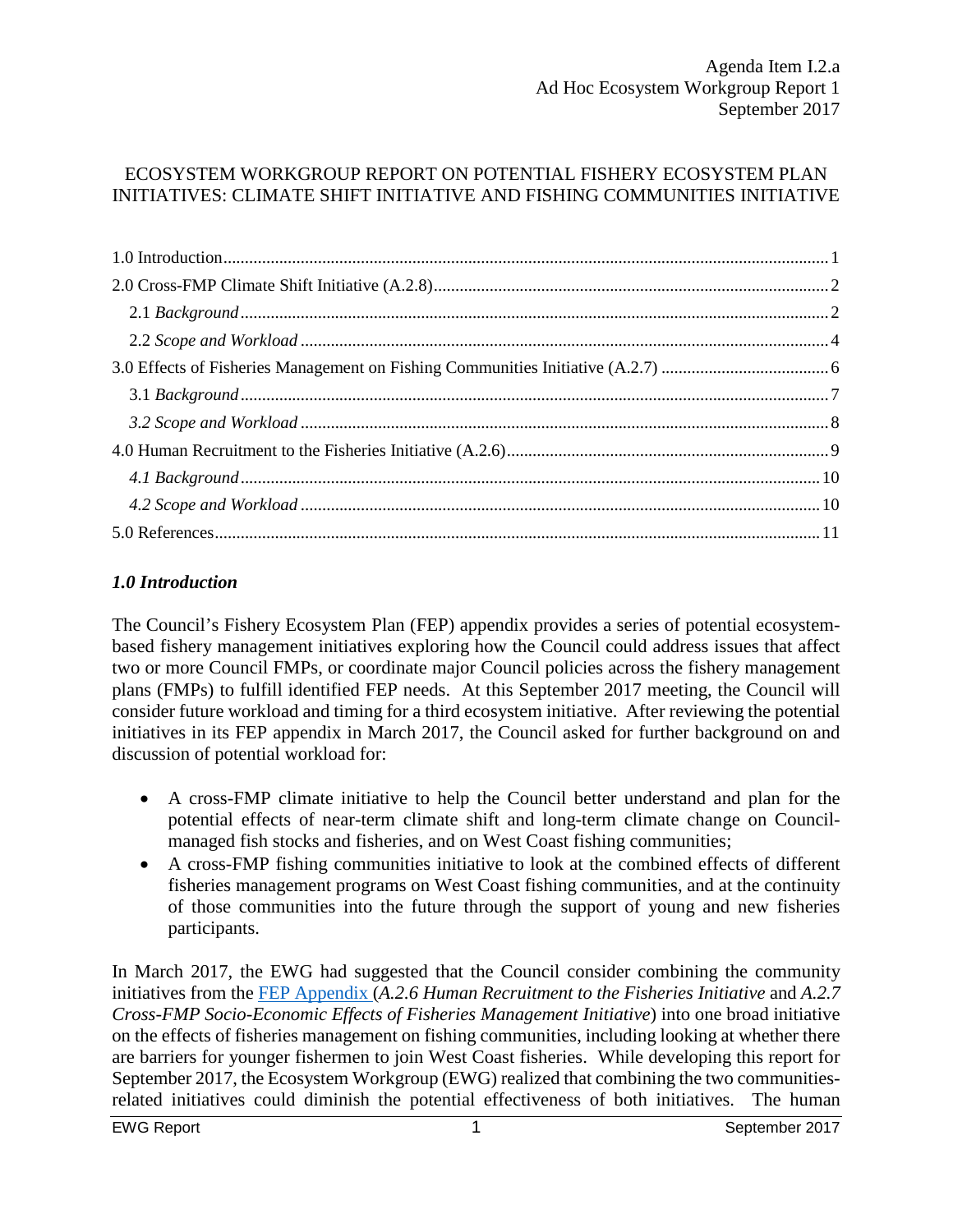recruitment initiative is a bit different from the A.2.7 and A.2.8 in the specificity of the problem addressed. The Council may wish to consider the degree to which this problem exists before launching into the initiative in full. To ensure that we could clearly explain how these initiatives might work, we have separated the specific question of aging human participants in fisheries (Initiative A.2.6) from the more general questions about the effects of fisheries management on fishing communities (Initiative A.2.7).

Section 2.0 of this report describes the potential workload for initiative A.2.8, *Cross-FMP Climate Shift Initiative*. Section 3.0 describes the potential workload for initiative A.2.7, *Cross-FMP Socio-Economic Effects of Fisheries Management Initiative*. Section 4.0 describes the potential workload for initiative A.2.6, *Human Recruitment to the Fisheries Initiative.* The EWG cautions the Council and the public that the concepts behind these initiatives are bigger and wider-ranging than the ideas we worked with under [FEP Initiative 1](http://www.pcouncil.org/ecosystem-based-management/amendment1/) on protecting unfished forage fish, or FEP [Initiative 2](http://www.pcouncil.org/ecosystem-based-management/coordinated-ecosystem-indicator-review-initiative/webinar-series-on-ecosystem-indicators/) on reviewing the indicators within the annual ecosystem status report. To better understand what might be possible under these initiatives and to articulate those possibilities for the Council and the public, this report includes draft goal statements for each potential initiative.

## <span id="page-1-0"></span>*2.0 Cross-FMP Climate Shift Initiative (A.2.8)*

*The goal of a cross-FMP climate shift initiative is to first build understanding of what the best available science forecasts are for change in the California Current Ecosystem (CCE) over the near- and long-term. Once the Council family has a baseline understanding of the potential future effects of the changing climate on managed stocks and fishing communities, the Council could develop strategies for improving the flexibility and responsiveness of our management actions to near-term climate shift and long-term climate change, and strategies for increasing the resiliency of our managed stocks and fisheries to those changes. This initiative would evaluate the connections between fish stock vulnerability and fishing community vulnerability to climate shift and change. This initiative could also improve our understanding of the combined effects of state, tribal, and Federal fisheries regulations, to assess how they might be better coordinated to promote coastwide fisheries management policies that address the vulnerabilities of fish stocks and fishing communities to climate shift and change.*

### *2.1 Background*

<span id="page-1-1"></span>The Council first considered FEP Initiative A.2.8, *Cross-FMP Climate Shift Initiative* in 2015, but deferred work on the initiative to await the implementation of the National Marine Fisheries Service's (NMFS) then-new national [Climate Science Strategy](http://www.st.nmfs.noaa.gov/ecosystems/climate/national-climate-strategy) (Link et al. (eds.) 2015). By November 2016, the Northwest and Southwest Fisheries Science Centers had developed a [Western](http://www.st.nmfs.noaa.gov/ecosystems/climate/rap/western-regional-action-plan)  [Regional Action Plan \(WRAP\)](http://www.st.nmfs.noaa.gov/ecosystems/climate/rap/western-regional-action-plan) on climate and fisheries science specific to the California Current Ecosystem (NOAA Fisheries 2016). Some of the WRAP's proposed work will be implemented through the Centers' California Current Integrated Ecosystem Assessment. The Council has seen some results of that work in the [annual March ecosystem status reports,](http://www.pcouncil.org/ecosystem-based-management/annual-state-of-the-california-current-ecosystem/) with the 2017 report particularly responding to Council requests for information on the effects of short-term climate events and biological indicators within our ecosystem.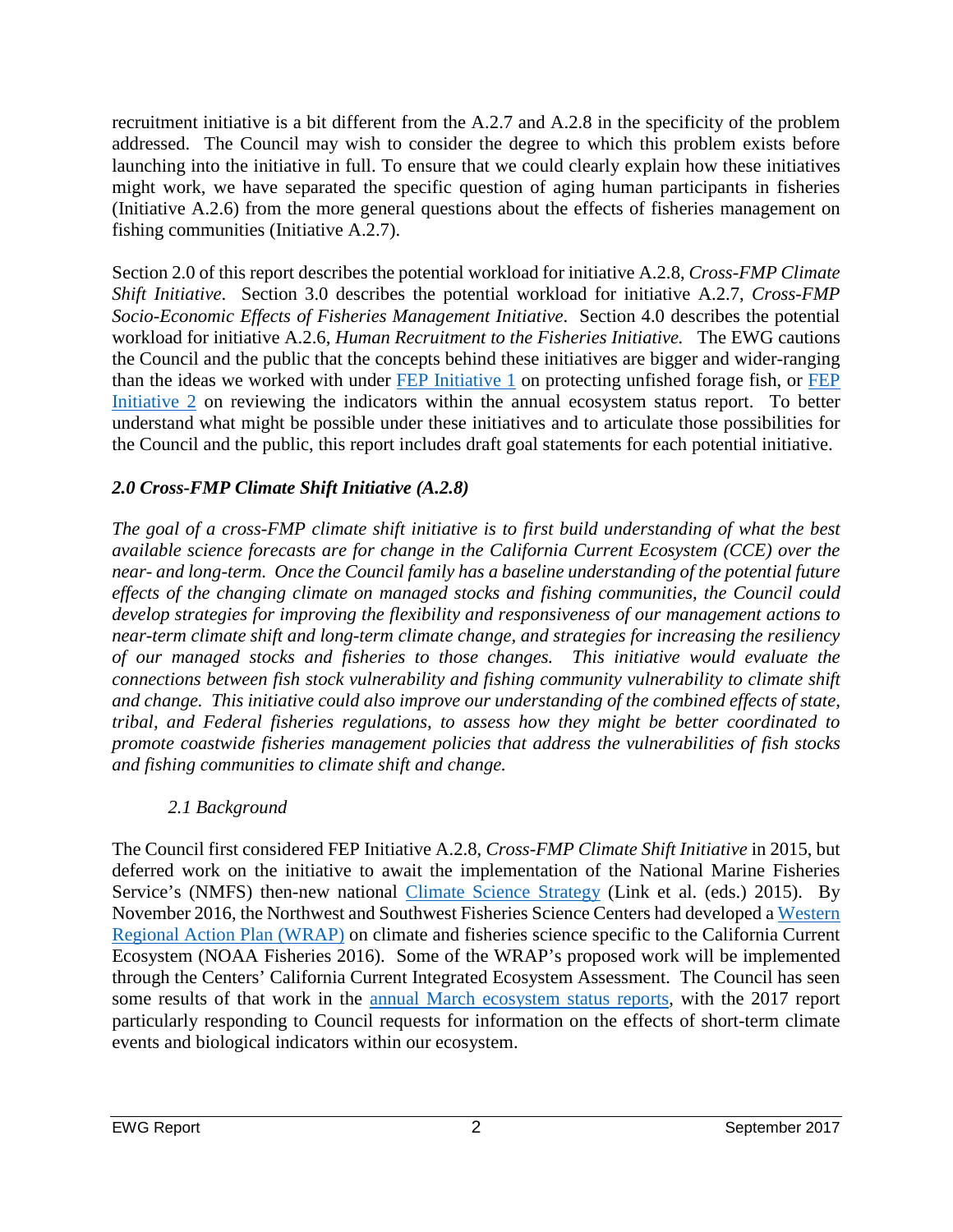The species managed under the Council's four FMPs are significantly different from each other in their life histories and in their roles within the ecosystem. The FMPs also vary considerably in how much and what strategies, if any, they have already developed to adapt to large-scale climate fluctuations. Similarly, the Council's management strategies for and authorities over these species differs between FMPs. For long-lived species, like groundfish, a resilient fisheries management process may mean using regulatory measures to build more diverse age structures into groundfish populations, or build in a greater response capability within some sectors of the fishery. For more migratory species, like salmonids and highly migratory species (HMS,) a resilient management process may include strategies for dealing with shifting stock distribution within multi-national fisheries management processes. Distribution of managed stocks may also vary along the U.S. West Coast and FMPs should be evaluated for whether they provide flexibility for fishermen to pursue stocks as those stocks migrate.

Recent publications have recommended a variety of fisheries management ideas for building fish stock resiliency to climate change [\(Campbell 2013,](http://www.managingfisheries.org/2003-conference-1-1/) [Morrison and Termini 2016,](http://www.nmfs.noaa.gov/sfa/publications/technical-memos/nmfs_osf_tm6.pdf) [Chavez et al](http://www.oceansciencetrust.org/wp-content/uploads/2016/06/Climate-and-Fisheries_GuidanceDoc.pdf)  [2017\)](http://www.oceansciencetrust.org/wp-content/uploads/2016/06/Climate-and-Fisheries_GuidanceDoc.pdf). The Council already uses several management measures that, although not their stated objectives, build in resiliency to climate change, including:

- FEP Initiative 1 included restrictions on the fisheries and gear authorized for use in the West Coast Exclusive Economic Zone (EEZ) and prohibited the targeting of unfished forage fish, which will constrain fisheries from commencing for species expanding their ranges or abundance, or which are newly migrating into the EEZ without management oversight;
- The Coastal Pelagic Species (CPS) FMP sardine harvest control rule scales harvest rates to environmental conditions, as indicated by sea surface temperature;
- The Groundfish FMP multi-year successful efforts to rebuild overfished and depleted groundfish populations, which depend on episodic recruitment;
- The Groundfish FMP 40-10 policy sets more conservative harvest rates for species with populations below  $B_{40}$  to prevent those species from becoming overfished;
- Management under the HMS FMP includes the Pacific loggerhead conservation area, which is triggered by El Niño occurrences or forecasts, to minimize sea turtle bycatch during periods when their ranges are known to shift;
- The Salmon FMP requires flexible management both inseason and from year-to-year, with its adaptive inseason management program and its geographic zones that may be open or closed from year to year depending on forecasts;
- The Council has begun considering the status of snow cover index as an indicator of future returns in setting salmon regulations for the coming year.

Beyond management measures, NMFS's Northwest and Southwest Fisheries Science Centers have briefed the Council and its advisory bodies about an ongoing management strategy evaluation (MSE) for sablefish, climate vulnerability assessments for major Council-managed species, and about NMFS's national climate science strategy and the WRAP. The Council's practice of receiving regular updates on the state of fisheries and climate science via the annual California Current Ecosystem Status Report helps educate Council process participants about the future potential ecosystem effects of climate change and the scope of scientific knowledge on the interactions between the CCE's physical, biological, and socio-economic systems.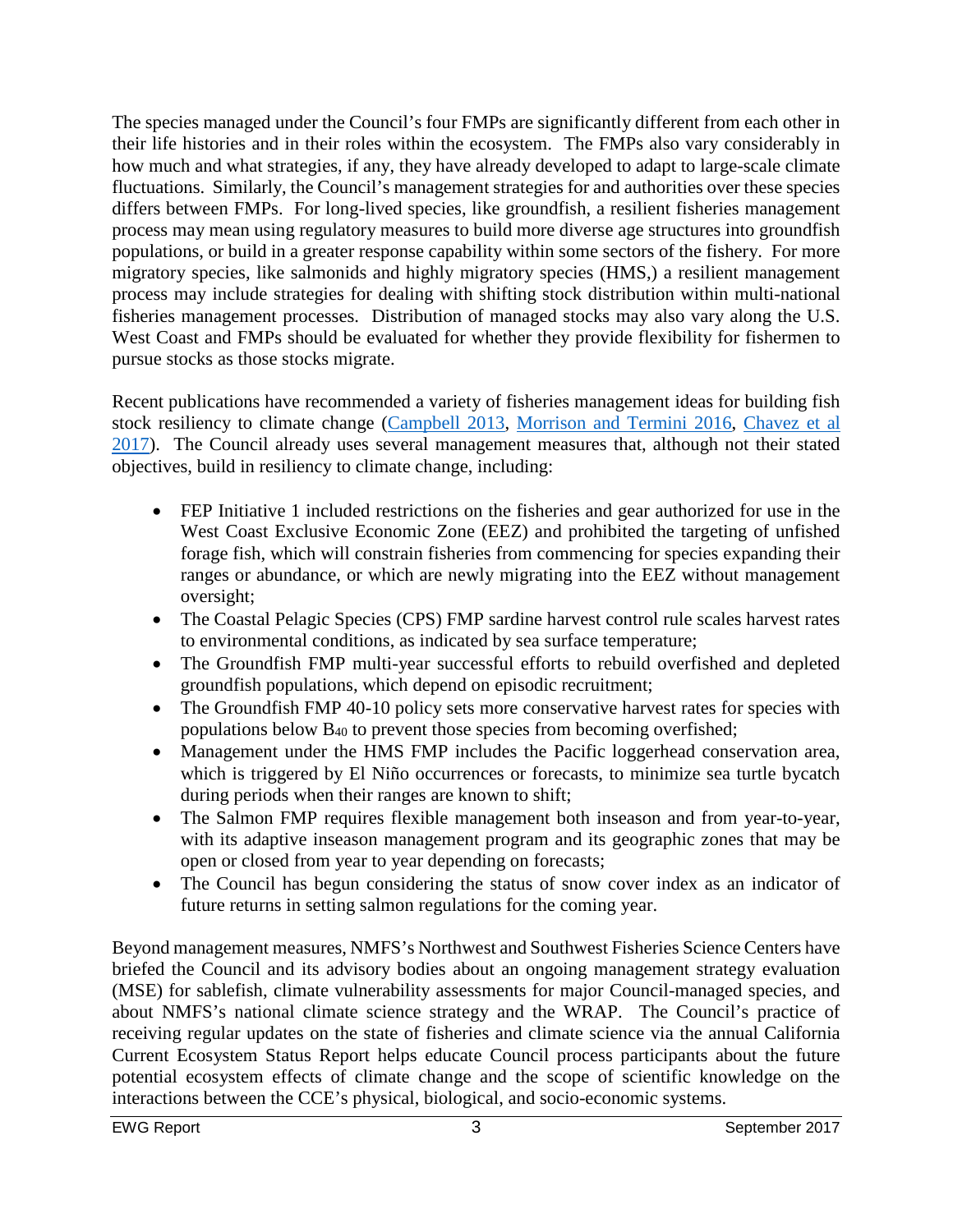#### *2.2 Scope and Workload*

<span id="page-3-0"></span>This initiative could build on the Council's past efforts with a more systematic and cross-FMP look at building resiliency to climate variability in as many of our managed fish stocks as possible, such as through measures like adjusting harvest limits, revisions to the timing of management cycles, or support for exempted fishing permits (EFPs) to experiment with new gear or fisheries. This initiative could also assess Council management processes for whether and how those processes provide flexibility to fisheries participants and fishing communities, so that they can adapt to climate change and to changes in stock productivity and distribution. The initiative might examine: the vulnerability of different coastal communities to both the physical and economic effects of climate change; whether Council management includes flexibility in fisheries permitting that will allow fishermen to transition between fisheries or gear types; the responsiveness of NMFS and Council management processes to the effects of climate anomalies or interannual shifts on target stock availability; and the responsiveness of NMFS and Council management processes to radical changes in stock status or availability that may result in disaster declarations based on environmental factors. This information could also be useful in developing the fishing communities initiative A.2.7.

Finally, this initiative could include a close review of Chapter 5 of the FEP, *PFMC Policy Priorities for Ocean Resource Management*. Chapter 5 of the FEP is intended "to provide non-Council entities with information on some of the Council's highest priority concerns for nonfishing activities within the West Coast EEZ." Modifications to Chapter 5 could take into account how non-fishing activities may affect the ocean ecosystem in ways that mitigate for or exacerbate the effects of climate change on fish stocks and fishing communities. By reviewing these effects of non-fishing activities on the ecosystem, the Council could help to inform and coordinate coastwide policies on adaptive ocean management in the face of climate change and jump start the upcoming FEP review process.

Depending on how the Council defines the scope of this initiative and assuming the Council supplements the EWG with additional members who are climate scientists, ecologists, biologists, and social scientists, and on the availability of scientists from Council-participating agencies, this initiative could take several years to develop and finalize. If the Council chooses this initiative, it could pursue three major and interacting themes: 1) educating the Council family so that we have a better collective understanding of the potential effects of climate change on fish stocks and fishing communities; 2) investigating methods or means to incorporate climate information into management of fish stocks or complexes to increase our stocks' resiliency to the negative effects of climate variability and change; 3) identifying fishing communities that may be more vulnerable to the physical effects of climate variability and change and which are also dependent on income from those fish stocks that are vulnerable to climate variability and change and 4) providing information for non-Council entities on the impact of their actions on Council-managed resources and fisheries.

This initiative could begin with a webinar series presenting current scientific information about the potential effects of climate shift and change on: productivity in the CCE, managed fish stock productivity, managed fish stock distribution, fisheries' landings quantities and landings diversity in coastal communities, and physical impacts on fishing communities that could affect their ability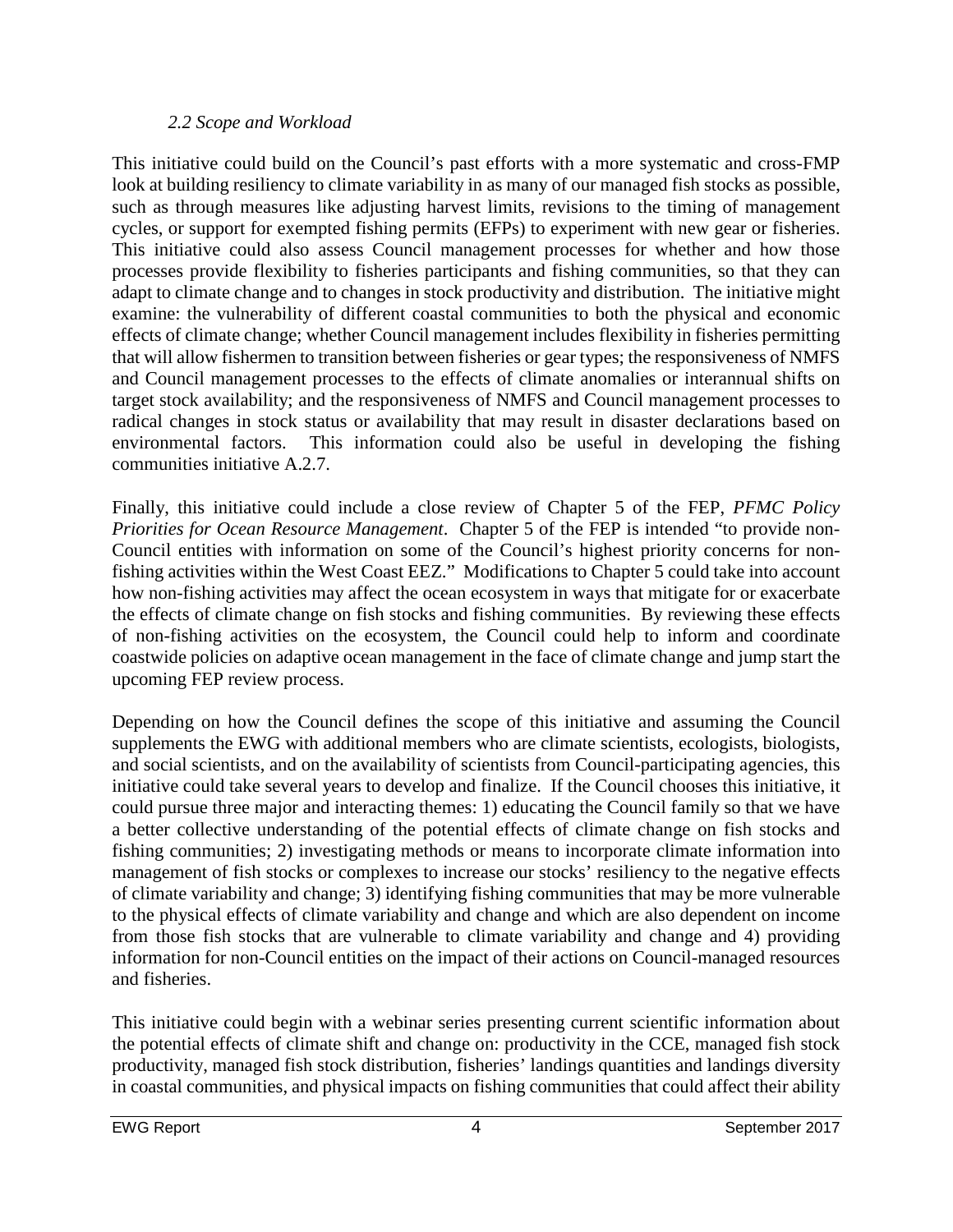to prosecute fisheries. Like the [webinar series that kicked off FEP Initiative 2](http://www.pcouncil.org/ecosystem-based-management/coordinated-ecosystem-indicator-review-initiative/webinar-series-on-ecosystem-indicators/) on ecosystem indicators, this webinar series would be open to the public and recorded for later viewing.

To address the second theme, we recommend a scientific workshop to provide a more detailed discussion of the state of science on the effects of climate variability and change on the productivity and distribution of Council-managed West Coast fish stocks, and needed science going forward as well as how management can respond. The workshop should focus on whether or how we can adjust harvest parameters to better account for the effects of the changing climate on our Councilmanaged stocks. Different groups of FMP species may need different broad-scale harvest policies to support future population resiliency to the effects of climate change. In addition, the workshop could highlight key additions for the next iteration of the Research and Data Needs document. Issues and ideas that the workshop might consider include:

- Direct (physical) effects of near-term climate shift and long-term climate change from
	- o ocean temperature
	- o pH
	- o water movement (currents, upwelling)
- Indirect (biological) system effects of near-term climate shift and long-term climate change on
	- o System productivity (including from shifting pH)
	- o Trophic structure, both over the long-term and as shifting with interannual changes
	- o Broad-scale range shifts of ocean species
- Indirect (biological) and stock-specific effects of near-term climate shift and long-term climate change on
	- o Vulnerability of stocks to effects of oceanographic conditions
	- o Productivity of Council-managed species
	- o Distribution of Council-managed species

The EWG understands that we have suggested a broad and complex array of topics that may have been addressed in other venues, or which may be unanswerable in a single workshop. Our intent is to help the Council, its advisory bodies, and the public think about the potential scope of this initiative. We welcome suggestions for narrowing the scope of the workshop and references to scientific work that may have already addressed some of the above topics.

Workshop participants could include: stock assessment analysts, fresh water life stage biologists, state water resource managers, climate and ecosystem scientists, as well as representatives from the EWG, Ecosystem Advisory Subpanel (EAS), and Scientific and Statistical Committee Ecosystem Subcommittee (SSCES). A report of the workshop would be presented to the Council at a March or September meeting. The EWG anticipates that the results of this workshop could help the Council sort out the potential cross-FMP effects of climate change on our fisheries from the future FMP-specific effects of climate variability and change. Future FMP-specific tasks could range from reporting out to international fisheries management entities to developing long-term harvest policies to increase age- and size-diversity in managed populations.

The third major theme of this initiative is to identify fishing communities that may be vulnerable to the physical effects of climate variability and change and also depend on income from those fish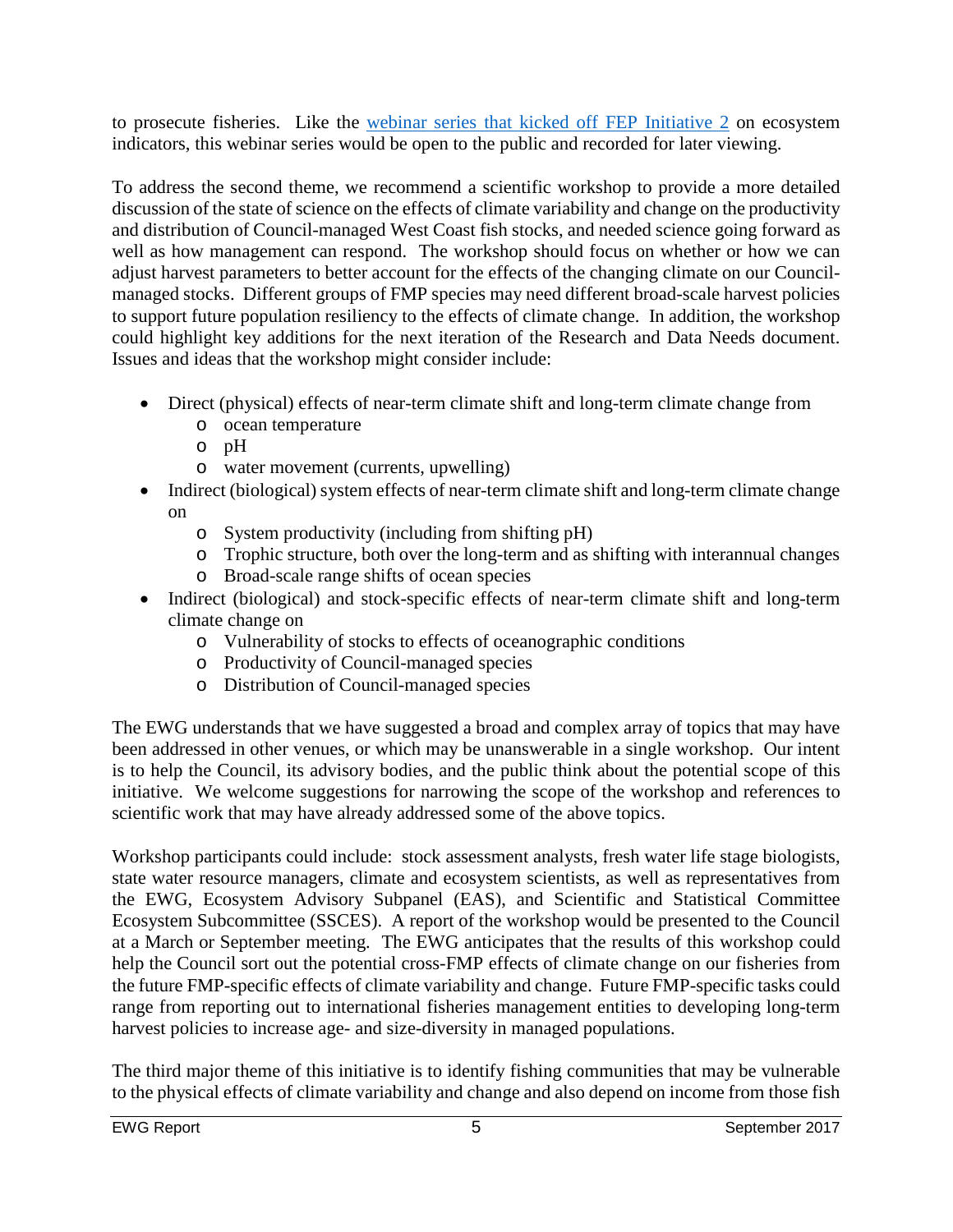stocks that are vulnerable to climate variability and change. This information is important to developing future Council responses to climate shifts. Some of this work is already underway as the states consider sea-level rise (e.g. [Griggs et al. 2017\)](http://www.opc.ca.gov/webmaster/ftp/pdf/docs/rising-seas-in-california-an-update-on-sea-level-rise-science.pdf) and in NOAA Fisheries' work to [identify](http://www.st.nmfs.noaa.gov/humandimensions/social-indicators/)  [fishing-dependent communities.](http://www.st.nmfs.noaa.gov/humandimensions/social-indicators/) The EWG could work with Center scientists to develop an initial white paper to summarize existing and forthcoming work, to be followed up by a second initiative workshop that would focus more on the potential combined physical and socio-economic effects of climate variability and change on fishing communities. The scope of the second workshop could be set once the Council has had an opportunity to consider the results of the first workshop and the white paper on existing work. Broadly, the EWG anticipates that a second, communityfocused workshop could address topics like:

- Direct effects of near-term climate shift and long-term climate change on coastal communities
	- o Sea-level rise
	- o Changes in drought, storm, or flooding frequency or intensity
- Indirect effects of near-term climate shift and long-term climate change on coastal communities from changes in fish stock distribution and productivity, such as
	- o Change in the mix of species landed in each port (due to range shifts)
	- o Change in ex-vessel revenue (due to range shifts and stock productivity or fishing ability)
	- o Vessel level responses
		- Will they "follow the fish" but keep the same home port longer trip distance?
		- Will they shift to a different port?
		- Will they shift to a different fishery/target?
- Potential policy constraints and responses that might address
	- o Embedded geographic barriers (spatial allocations)
		- o Optimum yield management
		- o Bycatch management (including protected species)

The Council is scheduled to begin its five-year review of the FEP in 2018. As part of this process, the results of these two workshops could be used to update Chapters  $4 \& 5$  of the FEP. We might also expect the workshops to stimulate future analyses of the effects of fisheries management actions on the environment.

# <span id="page-5-0"></span>*3.0 Effects of Fisheries Management on Fishing Communities Initiative (A.2.7)*

*The goal of a fishing communities initiative is to assess how different Federal, state, and tribal fisheries regulations and management systems – including Council FMPs – interact with each other to affect how fishing fleets operate in different coastal communities. This assessment would help identify potential changes to our regulations that the Council could consider to help increase operational flexibility for fisheries participants, bring more stability across fisheries for fishery participants, improve the safety of fishing operations, better support fishing-related community infrastructure, and benefit West Coast fisheries' access to markets.*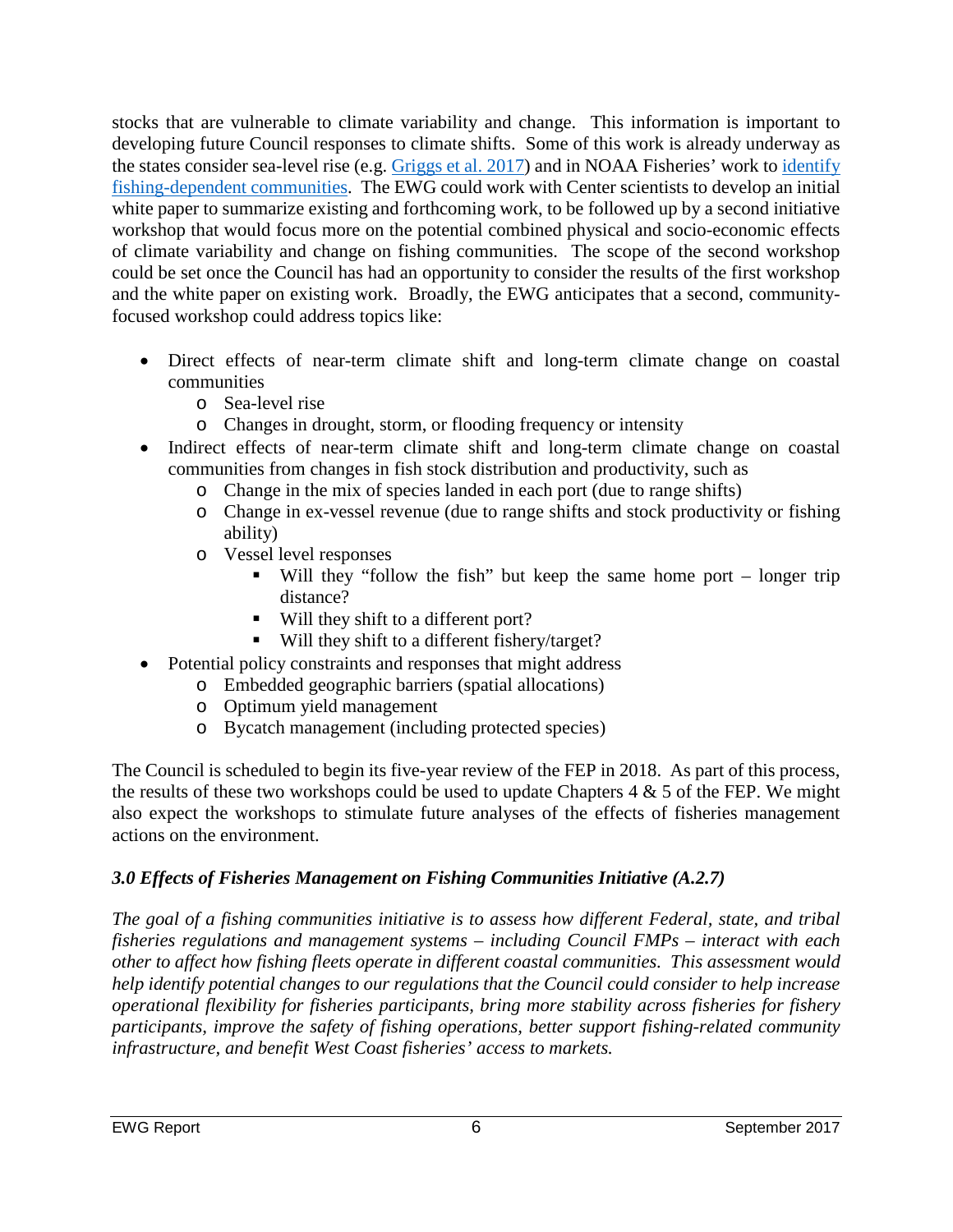#### *3.1 Background*

<span id="page-6-0"></span>The Magnuson-Stevens Fishery Conservation and Management Act (MSA) describes a "fishing community" as a community that is "substantially dependent on or substantially engaged in the harvest or processing of fishery resources to meet social and economic needs, and includes fishing vessel owners, operators, and crew and U.S. fish processors that are based in such community" (16 U.S. C. §1802). National Standard 8 of the MSA states: *Conservation and management measures shall, consistent with the conservation requirements of this Act (including the prevention of overfishing and rebuilding of overfished stocks), take into account the importance of fishery resources to fishing communities by utilizing economic and social data that meets the requirements of paragraph (2) [National Standard 2 requiring the use of best available science], in order to (A) provide for the sustained participation of such communities, and (B) to the extent practicable, minimize adverse economic impacts on such communities.* While Federal regulations at 50 CFR 600.345 provide guidance on examining the importance of fisheries to fishing communities, neither the Act nor its implementing regulations provide much guidance on how best to sustain the participation of fishing communities in U.S. fisheries. This initiative would look at the long-term potential effects of fisheries management on fishing communities, to assess whether there are Council actions that could help sustain fishing community participation in our fisheries.

West Coast fishing communities range from a few commercial vessel docks within large urban areas with diverse income opportunities, to small coastal towns with few economic opportunities beyond natural resource extraction or tourism industries. These communities have their own governance structures and planning efforts for their futures that may or may not include considerations for the ongoing presence of the fishing industry within their communities.

Section 3.4 of the FEP discusses historic and recent West Coast fisheries across FMPs and across jurisdictions, including cumulative summaries of landings portfolios by state and by port. [NMFS's](http://www.pcouncil.org/ecosystem-based-management/annual-state-of-the-california-current-ecosystem/)  [annual ecosystem status report](http://www.pcouncil.org/ecosystem-based-management/annual-state-of-the-california-current-ecosystem/) includes reporting on fisheries-dependent communities and coastal community vulnerability indicators. The FEP also cites the Groundfish FMP at Section 4.6.3.2, which describes fishing communities as needing "a sustainable fishery that: is safe, well-managed, and profitable; provides jobs and incomes; contributes to the local social fabric, culture, and image of the community; and helps market the community and its services and products." Except for the Salmon FMP, which focuses on conservation objectives, the Council's FMPs also include communities-focused objectives, many with overlapping themes that could help frame this initiative, such as:

- Promote year-round availability of quality seafood to the consumer; promote recreational fishing opportunities; provide a long-term stable supply of high-quality, locally-caught fish to the public; provide for the sustained participation of fishing communities in the fisheries (Groundfish, HMS).
- Provide viable and diverse commercial fisheries and recreational fishing opportunity based in West Coast ports; achieve harvest capacity that results in a fishery that is diverse, stable and profitable; promote efficiency and profitability, including stability of catch (CPS, Groundfish, HMS).
- Minimize gear conflicts (CPS, Groundfish, HMS).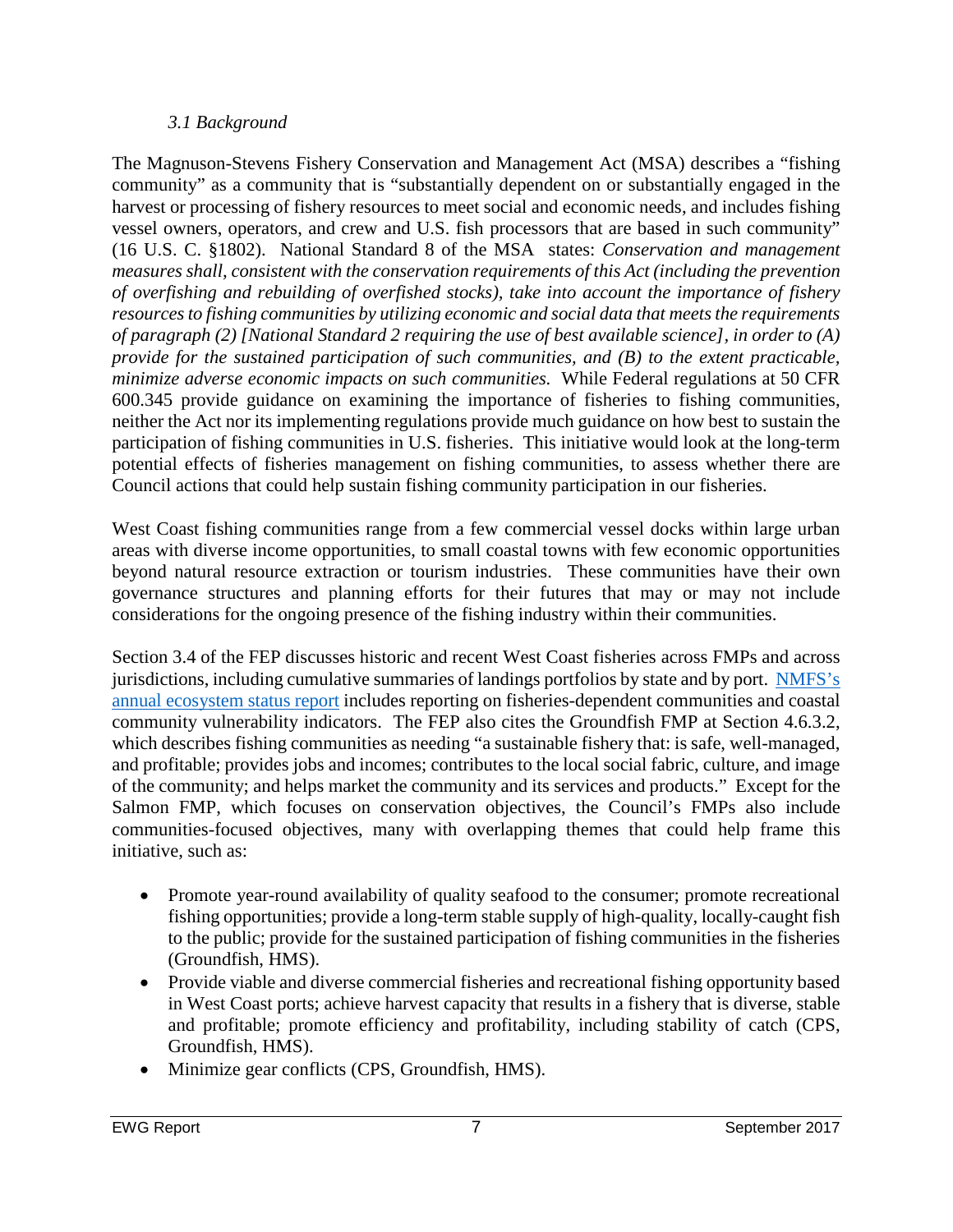- Accommodate existing fishery segments, resolve management issues with the least disruption of current domestic fishing practices and marketing procedures (CPS, Groundfish).
- Achieve a level of harvest capacity that is appropriate for a sustainable harvest and low discard rates; control the growth rate of fisheries and encourage management by limited access (Groundfish and HMS).
- Develop management measures that will affect users equitably; allocate harvest fairly and equitably among commercial, recreational, and charter fisheries if allocation becomes necessary (Groundfish, HMS).

Both the Groundfish and HMS FMPs address additional potential social benefits from fisheries management:

- Attempt to achieve the greatest possible net benefit to the nation from the managed fisheries (Groundfish).
- Avoid unnecessary impacts on small entities and minimize adverse economic impacts on fishing communities to the extent practicable (Groundfish).
- Promote the safety of human life at sea (Groundfish).
- Promote outreach and education efforts to inform the general public about how West Coast fisheries are managed and the importance of these fisheries to fishers, local fishing communities, and consumers (HMS).
- Establish procedures to facilitate rapid implementation of future management actions (HMS).

## <span id="page-7-0"></span>*3.2 Scope and Workload*

Initiative A.2.7, which broadly addresses the effects of fisheries management on fishing communities, could assess whether the Council's fishery management programs are meeting the combined communities-focused goals of the FMPs, such as providing for year-round fisheries, accommodating existing fishing practices and minimizing gear conflicts. Background work for the initiative could build on recent analyses like the [five-year review of the West Coast groundfish](http://www.pcouncil.org/wp-content/uploads/2017/05/F2a_CatchShareAnalystsReport_FullReport_ElectricOnly_Jun2017BB.pdf)  [trawl catch share program](http://www.pcouncil.org/wp-content/uploads/2017/05/F2a_CatchShareAnalystsReport_FullReport_ElectricOnly_Jun2017BB.pdf) and the [HMS Management Team report on North Pacific albacore](http://www.pcouncil.org/wp-content/uploads/H2b_HMSMT_APR2011BB.pdf)  [fisheries.](http://www.pcouncil.org/wp-content/uploads/H2b_HMSMT_APR2011BB.pdf)

This initiative could look at whether and how Federal fisheries management policies may have unintended or unmeasured effects on fishing communities over time, and could help us better understand how communities may be affected by management actions across the FMPs. The Council would need to know how current and ongoing indices of fishing community vulnerability to changes in availability of fishery resources might be used to support fisheries management. The Council would also need a cross-FMP review to know which fishing communities are most closely tied to which fisheries (state, tribal, Federal) and whether those communities undergo cyclical within-year effects from shifts in fishery management programs or due to climate shifts.

To begin Initiative A.2.7, the Council could review the communities-related goals and objectives of its FMPs, listed in Section 3.1, and provide guidance on which of those goals and objectives should frame the analysis of the effects of fisheries management on fishing communities. The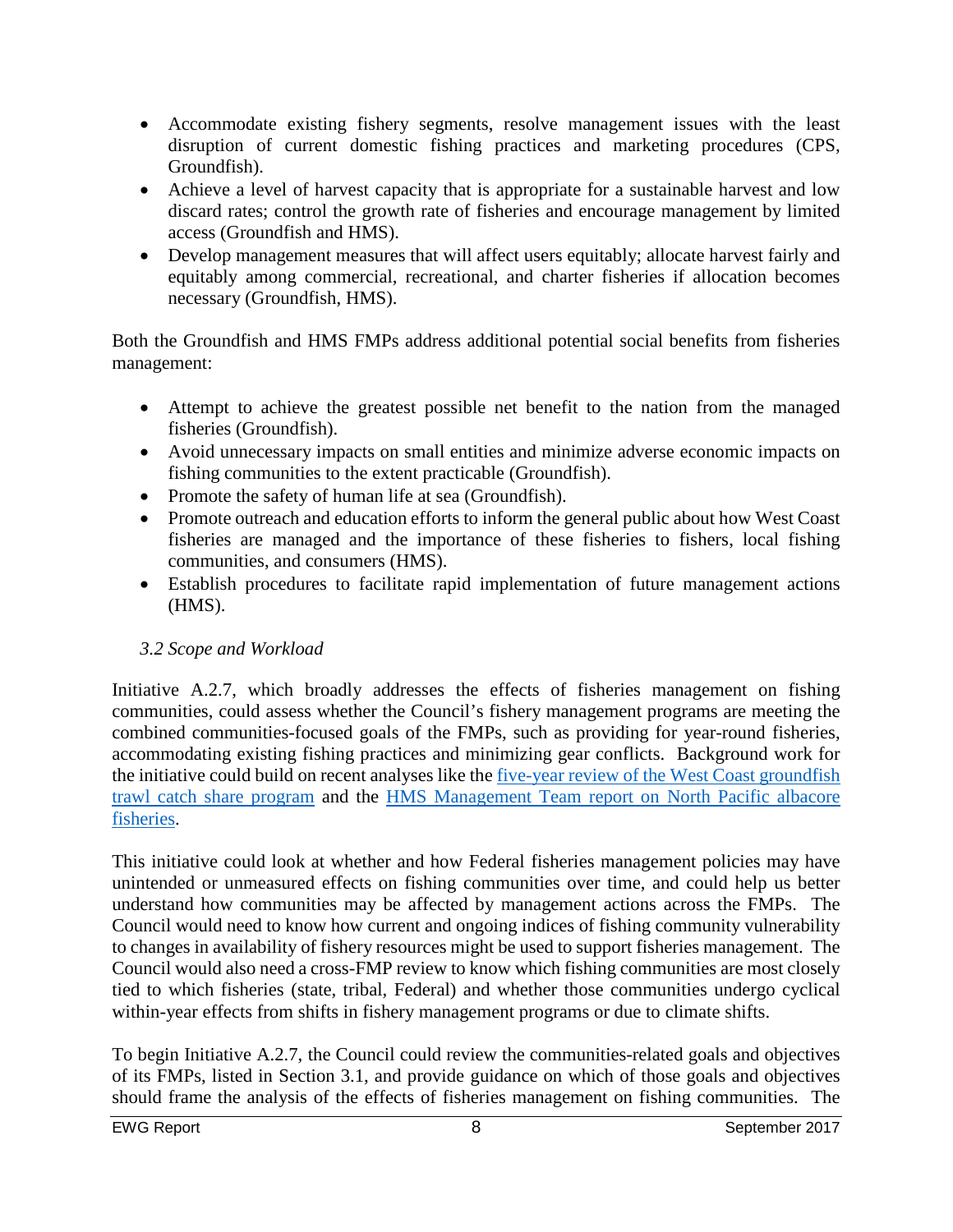EWG, if aided by agency social scientists, could then report back to the Council at a March or September meeting with a white paper on whether and how well Council fisheries management may be meeting those objectives across FMP fisheries. Similar to the climate initiative, putting together the white paper for this initiative may require a workshop that includes: social scientists, a geographically diverse set of fisheries representatives, fisheries managers, and should include representatives from the EWG, EAS, and SSCES. The workshop and resulting white paper might consider:

- How communities may be affected by cumulative fishery management actions across the FMPs
- Temporal-spatial landings compositions and seasonality of fishing operations
- Vessel displacement and mobility
- Operational tradeoffs when management decisions made under different FMPs affect the same communities
- Linkages among fisheries in an area based on gear
- Which fishing communities are most closely tied to which fisheries
- Cyclical within-year changes in landings composition and the role of fishery management programs in these changes
- The role of different (state and federally managed) West Coast fisheries in the economies of West Coast ports
- The amount of economic activity generated by fish harvesters and processors operating within particular West Coast ports
- The types of seafood exported from and imported to the U.S. West Coast
- The net benefit of our fisheries to West Coast fishing communities and the nation
- The effects of declared fishery disasters for recent tribe, state, and Federal disasters
- Which ports are more vulnerable to climate change
- Updates to social impact assessment methodologies to specifically look at well-being in and the effects of fisheries management programs on fishing communities

Ultimately, this cross-FMP review of the effects of fisheries management on fishing communities could help the Council to consider: whether year-round fisheries are still a Council priority; whether there are fisheries management fixes that would improve safety in our fisheries; if there are ways for the Council to address fisheries disasters so that fewer disasters occur; and whether Council fisheries management meshes well with state and treaty tribe fisheries management to maintain relatively stable long-term benefits to the economies of fishing communities.

# <span id="page-8-0"></span>*4.0 Human Recruitment to the Fisheries Initiative (A.2.6)*

*The goal of a human recruitment initiative would be to evaluate whether West Coast Federal fisheries regulations and management systems inadvertently create disincentives for new people to join or advance in fishing professions. This initiative would develop strategies, building on examples from elsewhere, to support young or new fisheries participants becoming established members of fishing communities. These strategies may include programs to support equipment or license leasing or purchases, or landings diversification. This initiative could develop, for Council*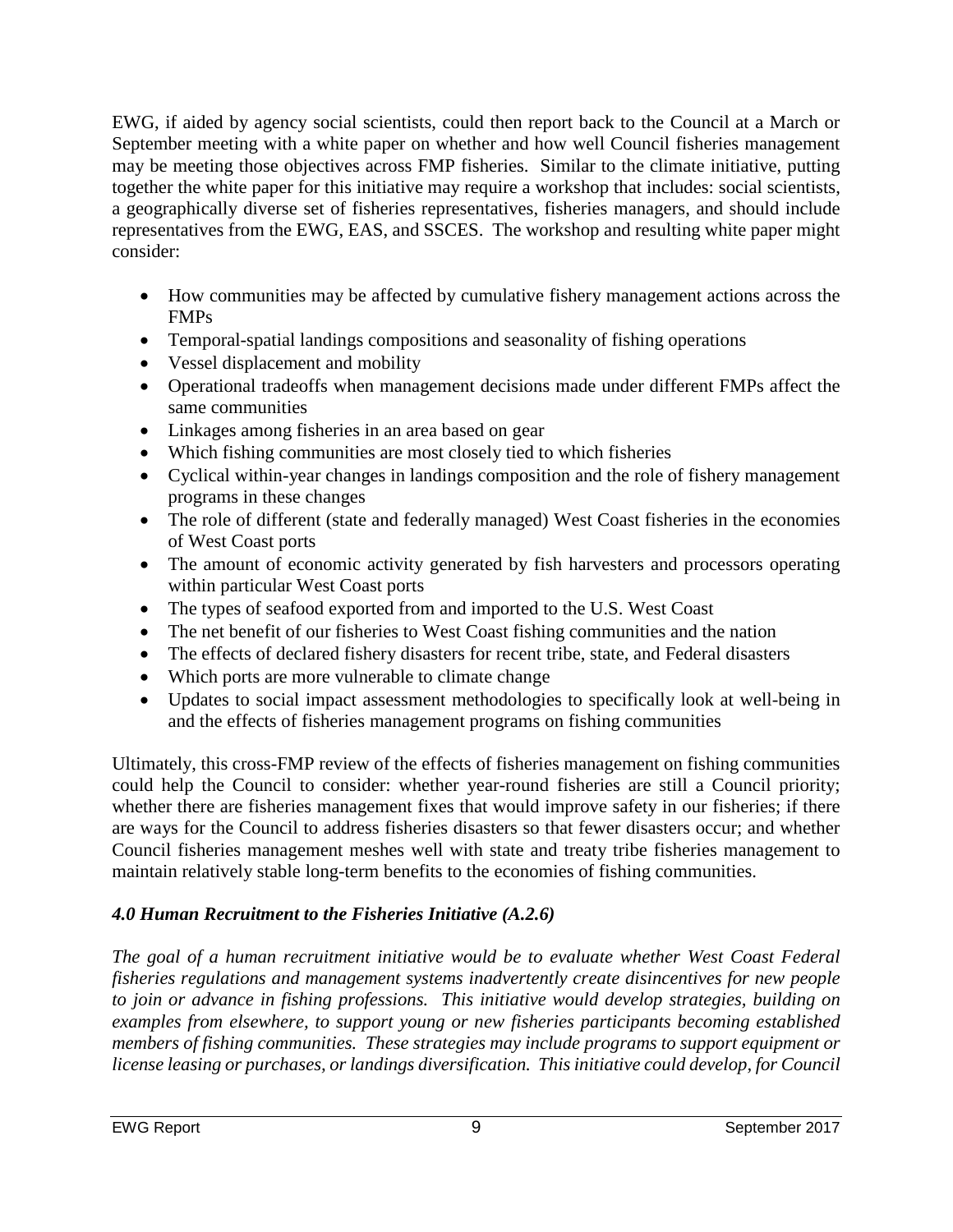*consideration, regulatory and management incentives for trained and interested people to join our West Coast fisheries.* 

## <span id="page-9-0"></span>*4.1 Background*

Initiative A.2.6 is intended as a more focused review of the effects of fisheries management on the participation of young and new fishermen in West Coast fisheries. This initiative could work from existing and ongoing analyses in support of the 5-year review of the trawl rationalization program, which includes some analyses of the age distribution of groundfish trawl fleet participants. A cross-FMP look at both the ages of participants and the flexibility of movement between fleets could give the Council better information about the long-term viability of West Coast fleets. If there are longer-term financial and regulatory barriers to entry into and advancement within the fisheries, Council attention to long-term human recruitment to West Coast fisheries could help fishery participants and fishing communities better prepare for the future of the fishery itself.

The question of how to support and encourage young or new participants to join U.S. fisheries has gotten more attention in Alaska than off the U.S. West Coast, although it may also be a concern for West Coast fishing communities. Since 2007, Alaska Sea Grant has been hosting *[Young](https://seagrant.uaf.edu/map/workshops/ayfs/)  [Fishermen's Summits,](https://seagrant.uaf.edu/map/workshops/ayfs/)* intended to provide younger fishermen with opportunities to meet with each other, to learn about fisheries business management, and about the fisheries management process. The British Columbia fishing fleet is facing similar challenges and in January 2017 held a *[Young](http://bcyfg2016.wixsite.com/bcyfg)  [Fishermen's Gathering](http://bcyfg2016.wixsite.com/bcyfg)* in Victoria, concurrent with the annual International Pacific Halibut Commission (IPHC) meeting, so that young fishermen could be introduced to the IPHC process. U.S. Congressional representative Don Young (R-AK) has supported Alaska efforts to consider and address the graying of the fleet through his recent introduction of H.R. 2079, the Young Fishermen's Development Act of 2017. That bill is intended to "preserve United States fishing heritage through a national program dedicated to training and assisting the next generation of commercial fishermen." Even if the Council does not choose to take up this initiative as a nearterm priority, it might consider working with Sea Grant offices in Washington, Oregon, and California to develop summits for young West Coast fishermen, possibly held at times and in places where summit attendees might also attend PFMC meetings.

# <span id="page-9-1"></span>*4.2 Scope and Workload*

This initiative could provide a cross-FMP look at the ages of fisheries participants and the flexibility of movement between fleets to give the Council better information about the long-term viability of West Coast fleets. If there are longer-term financial and regulatory barriers to entry into and advancement within the fisheries, Council attention to long-term human recruitment to West Coast fisheries could help fishery participants and fishing communities better prepare for the future of the fishery itself. Council process participants may also benefit from a review of programs from the West Coast and elsewhere that may facilitate the entry of new professionals into fishing fleets.

To implement this initiative, the Council could assemble an ad hoc advisory committee to assess: mobility within and among fisheries, barriers to entry in Council-managed fisheries, and efforts within the U.S. and elsewhere to facilitate the upward mobility of skilled crewmen to positions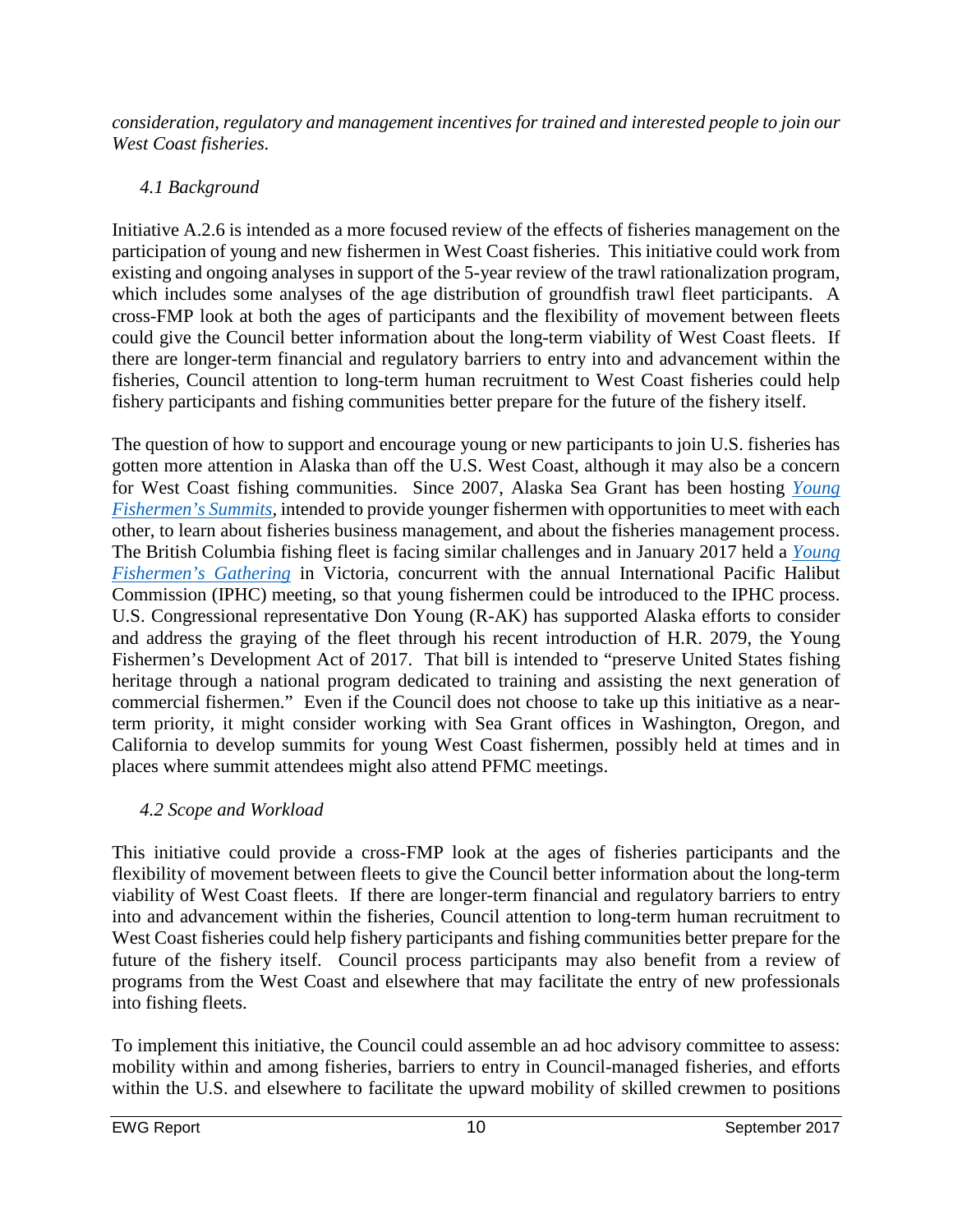within the fishing fleet. This committee would need economists, anthropologists, sociologists, a geographically diverse set of fisheries representatives, fisheries managers, and others the Council deems appropriate to the task. The committee would report to the Council on potential management programs to improve human recruitment to West Coast fisheries over time, addressing both programs the Council could implement through its FMPs and recommendations the Council could make to government agencies for work outside of the Council's authority. Questions the committee might consider include:

- What does "sustained participation" of fishing communities in fisheries mean? Are there any studies of fishing communities on the U.S. West Coast or elsewhere of what sustained participation in fisheries means to members of fishing communities?
- Do any West Coast fisheries management programs include provisions to support the sustained participation of fishermen or our fishing communities in fisheries? Do we know what factors prevent or minimize the sustained participation of individuals in certain fisheries or of fishing communities in fisheries? Are any of those factors affected by Council actions?
- Are Federal and state license limitation and limited access privilege programs positively or negatively affecting employment in fishing dependent communities? Are these programs concentrating effort and fishing profits in some parts of the coast, and have they left fishing revenues in some parts of the coast in decline?
- What data are available to help gauge whether there is a "graying" of West Coast fishing fleets – the steady increase in average ages of boat owners and skippers – of concern to West Coast fishing communities?
- Do we have any management programs that either encourage or discourage fisheries participation and fishing or boating skill development by younger community members? What are the financial and regulatory barriers to entering into and advancing within West Coast fisheries?
- Do we know what factors prevent or minimize the sustained participation of individuals in certain fisheries or of fishing communities in fisheries? Are any of those factors affected by Council actions? Are there actions the Council could consider to better facilitate participation?
- Do fishermen's retirement financing concerns affect the prices of permits? Is there, or should there be, a quasi-government fishery cooperative plan that requires or allows limited entry permit holders to contribute to a retirement savings program that would ensure that fishermen could retire at a reasonable age and not be dependent on the sale of their permit as retirement "nest eggs"?

## <span id="page-10-0"></span>*5.0 References*

- Campbell, C. 2013. Implications of changing ecosystems for fisheries managers. Pages 160-167 in Managing our Nations Fisheries 3: Advancing Sustainability. Proceedings of a Conference on Fisheries Management in the United States. Portland Oregon. Available: http://www.managingfisheries.org/2013\_documents/Proceedings\_session2.pdf. (October 2015).
- Chavez, F.P., Costello, C., Aseltine-Neilson, D., Doremus, H., Field, J.C., Gaines, S.D., Hall-Arber, M., Mantua, N.J., McCovey, B., Pomeroy, C., Sievanen, L., Sydeman, W., and Wheeler,